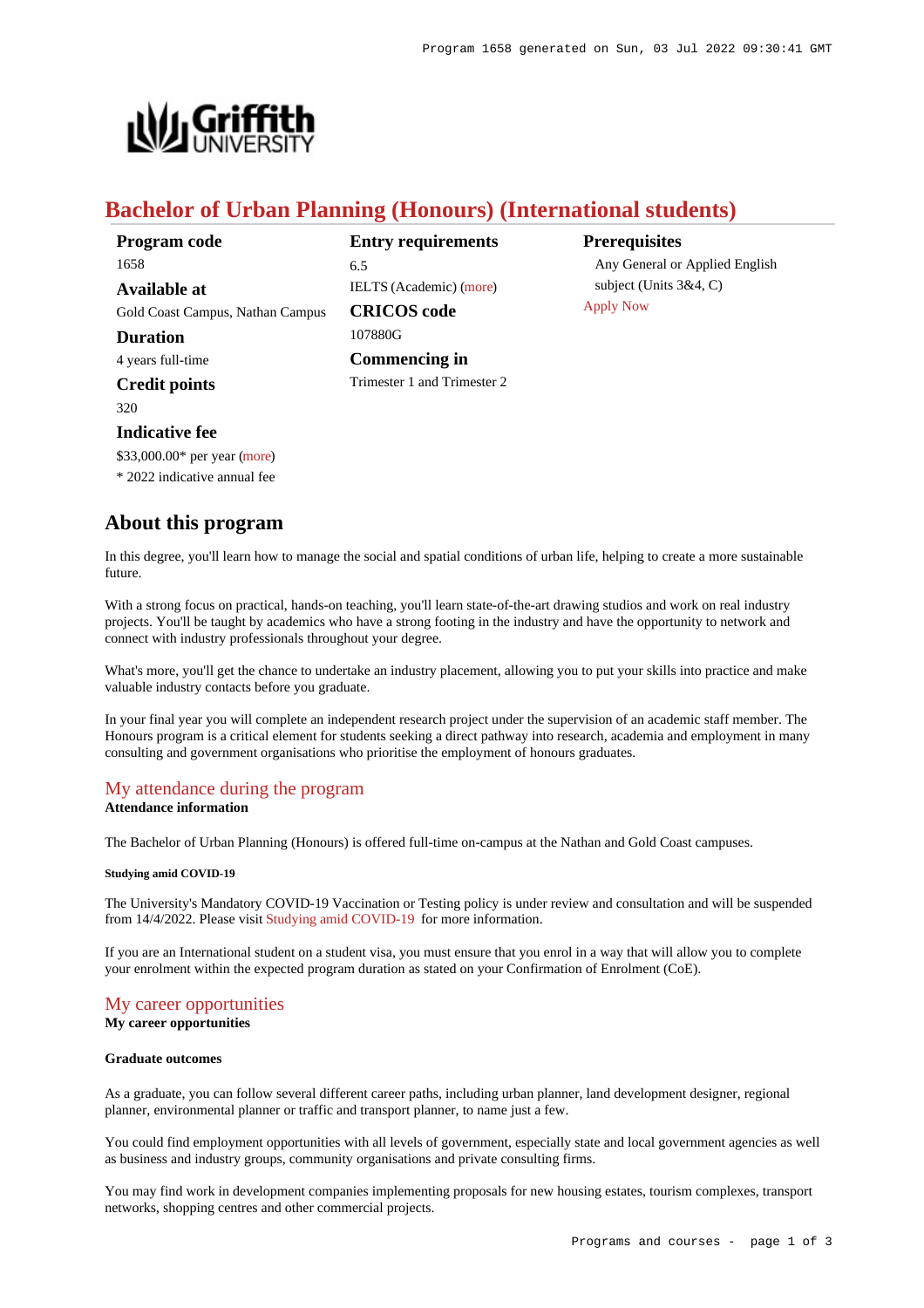### **Key employment sectors\***

- Councils
- Government
- Land development
- Construction industry

### **Potential job outcomes:**

- Urban/town planner
- Strategic planner
- Regional planner
- Environmental planner
- Land development designer
- Traffic and transport planner
- Social planner

*\* Source: [Australian Government Job Outlook](https://joboutlook.gov.au//)*

## [Program accreditation](https://www148.griffith.edu.au/programs-courses/Program/1658/Overview/International#accreditation) **Program accreditation**

Accreditation for the Bachelor of Urban Planning (Honours) is currently being sought with the Planning Institute of Australia.

# [What are the fees?](https://www148.griffith.edu.au/programs-courses/Program/1658/Overview/International#fees)

## **International students**

An International student is one who is not:

- an Australian or New Zealand citizen or
- a person who has Australian permanent resident status.

#### **Indicative annual tuition fee**

The indicative annual tuition fee is calculated based on a standard full-time study load which is usually 80 credit points (two full-time trimesters).

The indicative annual tuition fee is based on current conditions and available data and should only be used as a guide. These fees are reviewed annually and are subject to change.

#### **Tuition fees**

- An International student pays tuition fees.
- Students are liable for tuition fees for the courses they are enrolled in as at the census date.
- The tuition fee for students who commence their program prior to 2014 is charged according to the approved program fee for the trimester in which the student commenced the program.
- The tuition fee for students who commence their program from 2014 onwards is charged according to the approved program fee for the trimester in which the student is enrolled.

### **Program fees for the Bachelor of Urban Planning (Honours) (1658)**

Fees for this program can be found on the Programs and Courses website in the "Overview and fees" section. Select your commencing year to view your fees.

#### **Changing programs**

If an International student changes to a different program they will be subject to the approved program fee for the trimester in which they are enrolled.

#### **Permanent resident status**

If an **undergraduate student** obtains permanent resident status in Australia after commencing study in a program, and the student can provide evidence of permanent resident status prior to the census date (of the trimester in which they are enrolled), the student will be provided with a domestic fee-paying place.

The student may then apply for a Commonwealth supported place at the next admission period provided that the student satisfies the conditions for transfer from a domestic fee-paying place to a Commonwealth supported place as set out in the [Undergraduate Programs Admission Policy](http://policies.griffith.edu.au/pdf/Undergraduate Programs Admission Policy.pdf).

If a **postgraduate student** obtains permanent resident status in Australia after commencing study in a program, and the student can provide evidence of permanent resident status prior to the census date (of the trimester in which they are enrolled), the